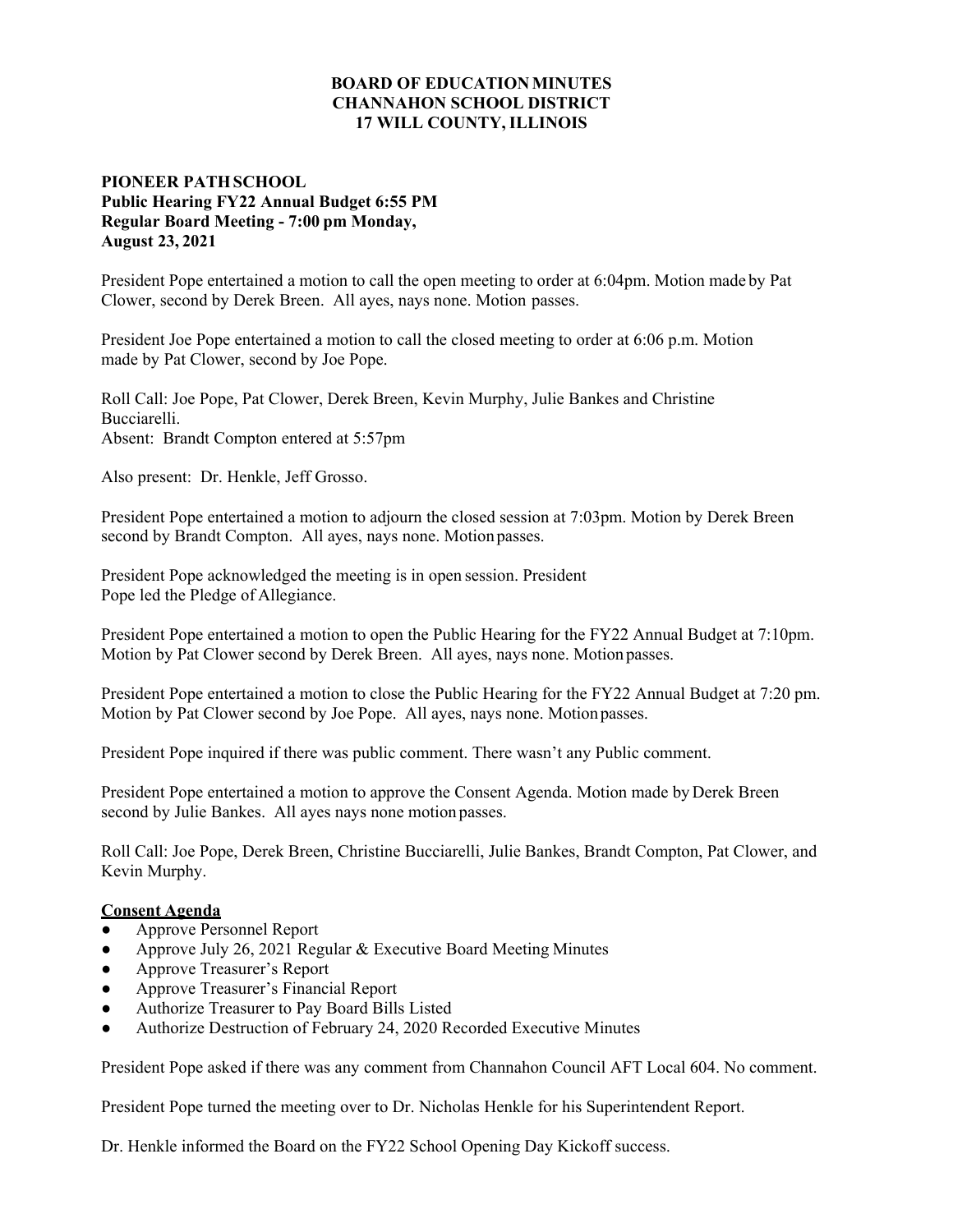Dr. Henkle discussed the possible addition of a FY22 Covid "Paid Leave" for employees. Board requested Dr. Henkle to bring back additional information with action to the September Board meeting.

Dr. Henkle discussed the addition of "Test to Stay" Protocol to "Return to School" Plan. CSD17 will utilize BinaxNow rapid antigen to test close contacts.

President Pope entertained a motion to approve the release/non-release of the last 6 months of executive session minutes including the release of May and June, 2021 executive session minutes and non-release of January-April, 2021 executive session minutes. Motion by Derek Breen second by Christine Bucciarelli. All ayes nays none motion passes.

Roll Call: Derek Breen, Christine Bucciarelli, Julie Bankes, Brandt Compton, Pat Clower, Kevin Murphy and Joe Pope.

President Pope entertained a motion to approve the Amended 2021-2025 Custodial Collective Bargaining Agreement as ratified by the Union. Motion by Joe Pope second by Christine Bucciarelli. All ayes nays none motion passes.

Roll Call: Christine Bucciarelli, Julie Bankes, Brandt Compton, Pat Clower, Kevin Murphy, Joe Pope, and Derek Breen.

Dr. Henkle recommended the Board approve the use of washable/reusable lunch trays in the school cafeteria. President Pope entertained a motion to use of washable/reusable lunch trays in the school cafeteria. Motion by Brandt Compton second by Kevin Murphy. All ayes nays none motion passes.

Roll Call: Julie Bankes, Brandt Compton, Pat Clower, Kevin Murphy, Joe Pope, Derek Breen, and Christine Bucciarelli.

Dr. Henkle recommended the Board approve the First Read of Press Plus Policy 107 and policies 5:120, 4:60, 5:330, 4:182, 5:352, 5:354, and 7:352. President Pope entertained a motion to approve the First Read of Press Plus Policy 107 and policies 5:120, 4:60, 5:330, 4:182, 5:352, 5:354, and 7:352. Motion by Joe Pope second by Derek Breen. All ayes, nays none. Motion passes.

Roll Call: Brandt Compton, Pat Clower, Kevin Murphy, Joe Pope, Derek Breen, Christine Bucciarelli, and Julie Bankes.

Dr. Henkle recommended the Board approve four new Lunchroom Supervisor Positions to be paid for by ESSER 3 funds in FY22, FY23, and FY24. President Pope entertained a motion to approve four new Lunchroom Supervisor Positions to be paid for by ESSER 3 funds in FY22, FY23, and FY24. Motion by Christine Bucciarelli second by Pat Clower. All ayes, nays none. Motion passes.

Roll Call: Pat Clower, Kevin Murphy, Joe Pope, Derek Breen, Christine Bucciarelli, Julie Bankes, and Brandt Compton.

President Pope turned the meeting over to Jeff Grosso for the Business Office Report.

President Pope entertained a motion to approve the Resolution for the FY22 Annual Budget. Motion by Joe Poe second by Pat Clower. All ayes nays none motion passes

Roll Call: Kevin Murphy, Joe Pope, Derek Breen, Christine Bucciarelli, Julie Bankes, Brandt Compton, and Pat Clower.